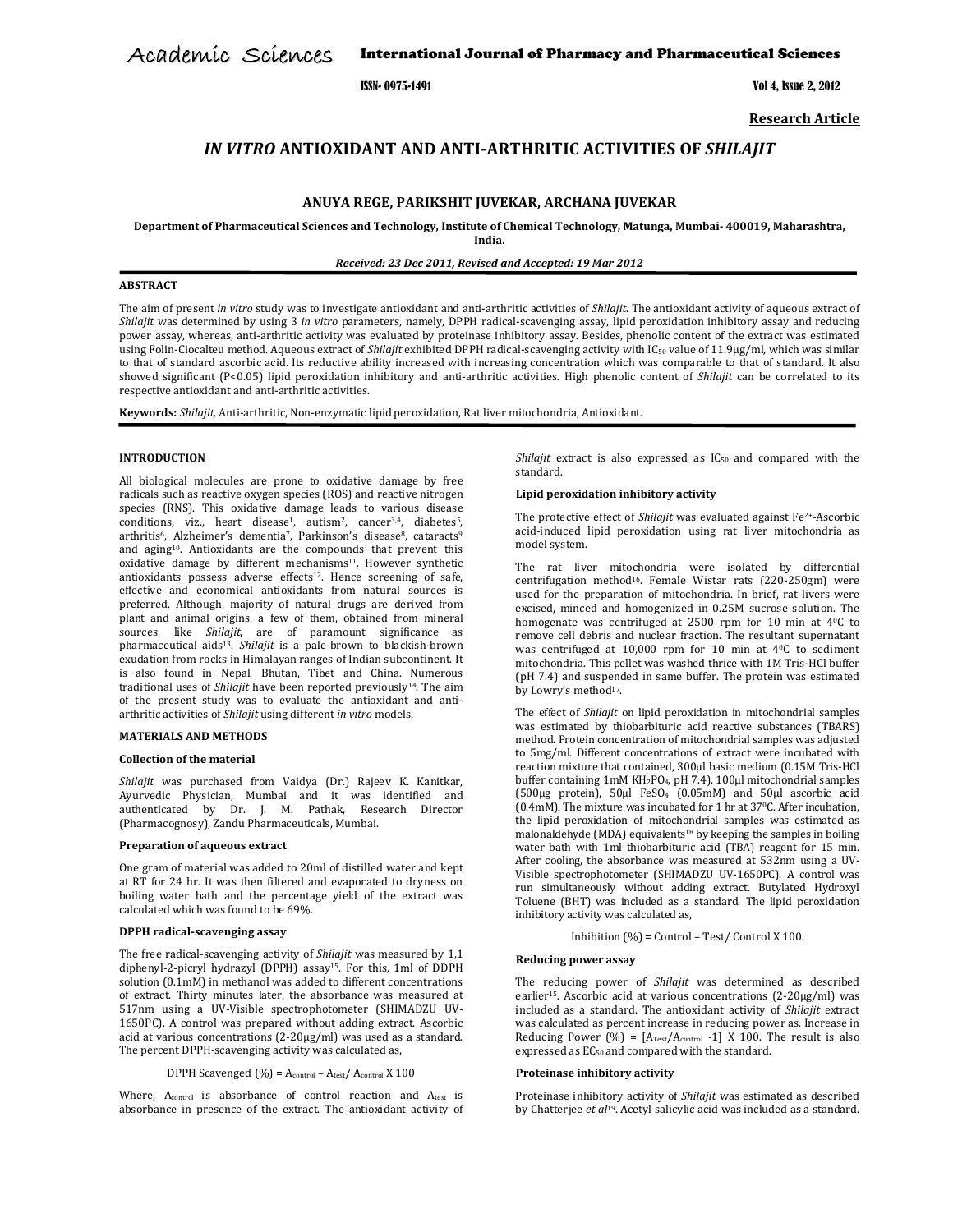The result is expressed as percent inhibition which was calculated as,

### Inhibition (%) = Test – Control/Test X 100.

#### Phenolic content determination

The total phenolic compounds in Shilajit were determined using Folin-Ciocalteu reagent according to the method of Singleton  $et$   $al^{20}$ using gallic acid as a standard. Hundred µl of the extract was incubated with 1ml of diluted Folin-Ciocalteu reagent (1:2 with water) at RT for 5 min. One ml 7% Na<sub>2</sub>CO<sub>3</sub> was added to the reaction mixture which was incubated at RT for 90 min and absorbance was read at 750nm using a UV-Visible spectrophotometer (SHIMADZU UV-1650PC). The total phenolic content is expressed as gallic acid equivalent (GAE) in milligrams per gram of dry sample. Statistical analysis of the data was done by Student's t-test and P<0.05 was regarded as significant.

# RESULTS AND DISCUSSION

Natural compounds especially derived from Indian traditional medicine provide a large number of antioxidants<sup>21-23</sup> and antiarthritic agents<sup>24-26</sup>. Shilajit is considered as a panacea in Indian traditional medicine because of its effectiveness in the treatment of various ailments<sup>27</sup>. In the present study, Shilajit was evaluated for its antioxidant and anti-arthritic activities using various in vitro parameters.

Free radical scavenging activity of Shilajit extract was evaluated by testing its ability to bleach (purple to yellow color) the stable DPPH radical which is a widely used rapid and simple method. It was observed that free radicals were scavenged by the test compound in a concentration dependent manner. IC<sub>50</sub> value (Table 1) of the extract was found to be 11.9µg/ml, which is more or less similar to that of the standard ascorbic acid (11.3µg/ml).

|                          | Conc.        | % Inhibition     | $IC_{50}$    |
|--------------------------|--------------|------------------|--------------|
|                          | $(\mu g/ml)$ | $(Mean \pm SD)$  | $(\mu g/ml)$ |
| Shilajit                 |              | $2.71 \pm 1.03*$ |              |
|                          |              | $11.82 \pm 0.25$ | 11.9         |
|                          | 8            | $32.28 \pm 2.06$ |              |
|                          | 12           | $50.76 \pm 0.88$ |              |
|                          | 16           | $72.21 \pm 0.20$ |              |
|                          | 20           | $84.16 \pm 0.04$ |              |
| Ascorbic acid (Standard) |              | $1.66 \pm 2.13*$ |              |
|                          |              | $11.01 \pm 1.27$ | 11.3         |
|                          | 8            | $34.90 \pm 3.98$ |              |
|                          | 12           | $52.15 \pm 0.16$ |              |
|                          | 16           | $71.97 \pm 0.82$ |              |
|                          | 20           | $95.18 \pm 1.28$ |              |

\*Non-Significant (P> 0.05), whereas, rest of the values Significant at P< 0.05 level

The ability to scavenge the DPPH radicals is related to the inhibition of lipid peroxidation<sup>28</sup>. Hence effect of Shilajit on lipid peroxidation was assessed in rat liver mitochondria by inducing lipid peroxidation with Fe2+-ascorbate system. According to Conforti et  $al^{29}$ , ascorbic acid is a well-known antioxidant but it also has prooxidant properties in presence of certain transition metal ions like Fe or Cu. Iron can stimulate lipid peroxidation by the Fenton

reaction and also accelerates peroxidation by different mechanisms30. Malondialdehyde (MDA) is one of the products of lipid peroxidation which is frequently used as an index to measure the extent of lipid peroxidation in biological samples<sup>31</sup>. In the present study, aqueous extract of Shilajit showed significant (P<0.05) decrease in MDA level and prevented lipid peroxidation (Table 2).

#### Table 2: Lipid peroxidation inhibitory activity of aqueous extract of Shilajit and standard BHT

|                | Conc.<br>$(\mu g/ml)$ | % Inhibition<br>$(Mean \pm SD)$ |
|----------------|-----------------------|---------------------------------|
| Shilajit       | 40                    | $66.85 \pm 2.93$                |
|                | 100                   | $70.93 \pm 7.21$                |
| BHT (Standard) | 40                    | $83.78 \pm 1.45$                |

Significant at P< 0.05 level

The reducing capacity of a compound may serve as a significant indicator of its potential antioxidant activity. Hence the reducing capability of *Shilajit* was measured by the transformation of  $Fe<sup>3+</sup>$  to Fe2+ in the presence of the extract. The reduction ability was found to increase with the increasing concentration.  $EC_{50}$  value of the extract was found to be 15.2µg/ml, which was comparable to that of the standard ascorbic acid (Table 3).

|  | Table 3: Effect of aqueous extract of <i>Shilajit</i> and standard ascorbic acid on reducing power assay |
|--|----------------------------------------------------------------------------------------------------------|
|  |                                                                                                          |

|                          | Conc.   | % Increase        | EC <sub>50</sub> |
|--------------------------|---------|-------------------|------------------|
|                          | (µg/ml) | (Mean ± SD)       | $(\mu g/ml)$     |
| Shilajit                 |         | $5.30 \pm 2.61*$  |                  |
|                          |         | $17.70 \pm 11.33$ | 15.2             |
|                          |         | $28.61 \pm 9.04$  |                  |
|                          | 12      | $47.06 \pm 2.77$  |                  |
|                          | 16      | $51.67 \pm 2.35$  |                  |
|                          | 20      | $61.11 \pm 9.50$  |                  |
| Ascorbic acid (Standard) |         | $9.82 \pm 3.79*$  |                  |
|                          |         | $21.3 \pm 15.50$  | 13.7             |
|                          | 8       | $28.66 \pm 1.51$  |                  |
|                          | 12      | $48.26 \pm 1.07$  |                  |
|                          | 16      | $60.47 \pm 6.41$  |                  |
|                          | 20      | $66.58 \pm 6.02$  |                  |

\*Non-Significant (P> 0.05), whereas, rest of the values Significant at P< 0.05 level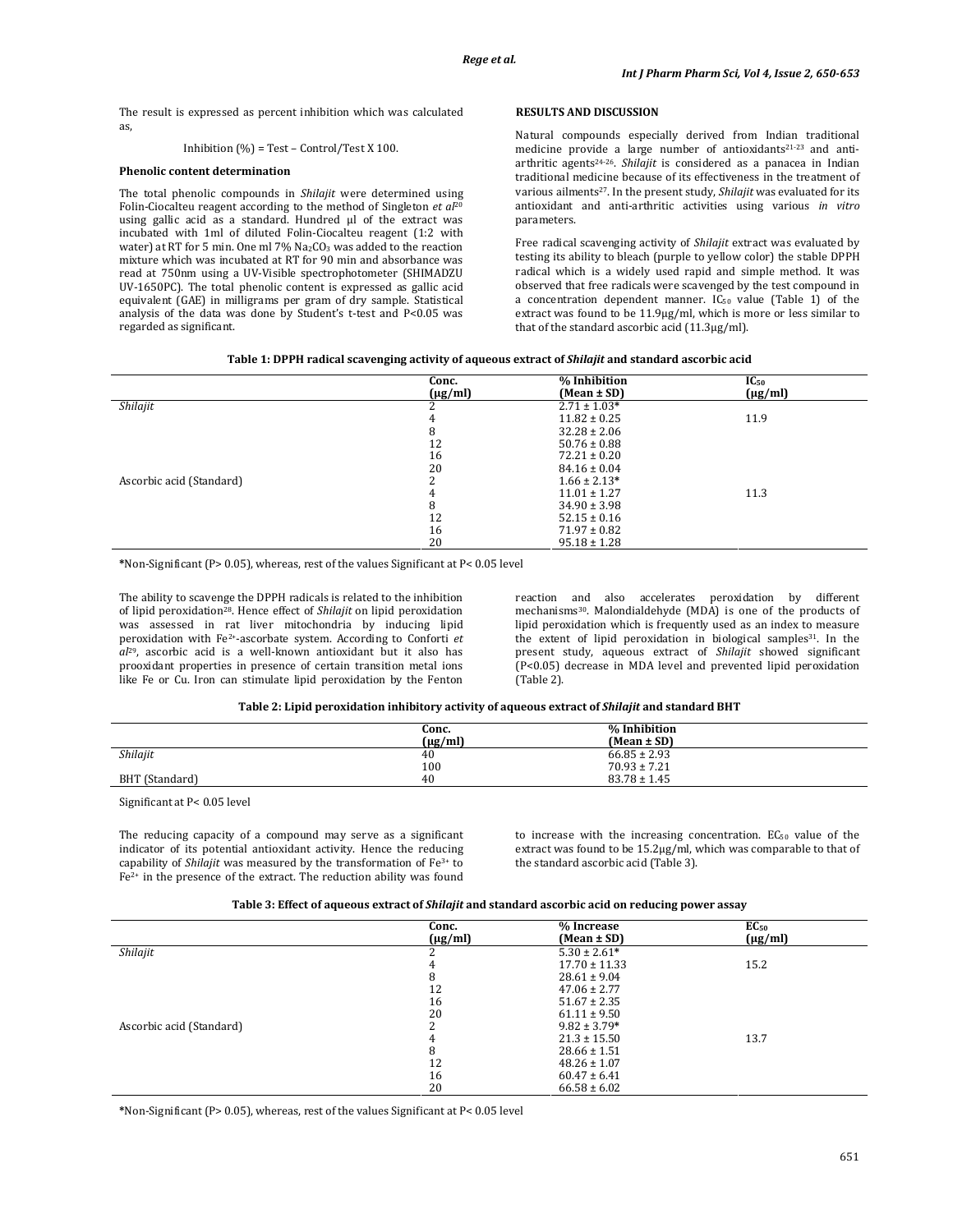Shilajit extract was also evaluated for its anti-arthritic activity. Rheumatoid arthritis still remains a formidable disease capable of producing functional disabilities<sup>32</sup>. It was previously reported that proteinases have been implicated in arthritic reactions and significant level of protection was provided by proteinase inhibitors<sup>33</sup>. In the

present study, aqueous extract of Shilajit showed significant (P<0.05) proteinase inhibitory activity when compared with control in dose dependent manner. At 800µg/ml, it also exhibited strong (P<0.05) inhibitory activity in comparison with the same dose of acetyl salicylic acid which was included as a standard (Table 4).

|  |  | Table 4: Anti-arthritic activity of aqueous extract of Shilajit and standard acetyl salicylic acid estimated by proteinase inhibition |
|--|--|---------------------------------------------------------------------------------------------------------------------------------------|
|--|--|---------------------------------------------------------------------------------------------------------------------------------------|

|                                  | Conc.        | % Inhibition     |
|----------------------------------|--------------|------------------|
|                                  | $(\mu g/ml)$ | $(Mean \pm SD)$  |
| Shilajit                         | 100          | $14.07 \pm 2.63$ |
|                                  | 200          | $22.11 \pm 0.37$ |
|                                  | 400          | $34.42 \pm 0.39$ |
|                                  | 800          | $54.41 \pm 5.09$ |
| Acetyl salicylic acid (Standard) | 800          | $16.19 \pm 5.93$ |

Significant at P< 0.05 level

As evidenced, phenolic compounds contribute to antioxidative action through various mechanisms, viz., scavenging free radicals, by stabilizing lipid peroxidation, through redox properties and by chelating metals34-36. Hence the total phenolic content of Shilajit was determined by Folin-Ciocalteu method and it was found to be 295mg Gallic acid Equivalent/gm (Table 5).

| Table 5: Phenolic content determination of aqueous extract of <i>Shilajit</i> |  |  |  |
|-------------------------------------------------------------------------------|--|--|--|
|-------------------------------------------------------------------------------|--|--|--|

|          | .<br>Gallic Acid Equivalent (mg/gm)<br>$.$ CD)<br>$(Mean \pm SD)$ |
|----------|-------------------------------------------------------------------|
| Shilajit | : 9.90<br><b>OOE</b>                                              |
|          |                                                                   |

The present study thus provides evidence that Shilajit is a valuable source of natural antioxidants. Shilajit also exhibited anti-HIV activity by 2 different mechanisms<sup>37</sup>. In the present study it showed strong antioxidant potential which would help in decreasing damage caused by oxidative stress in AIDS.

#### **CONCLUSION**

On the basis of the results obtained in the present study it is concluded that, Shilajit exhibits profound antioxidant activity through reductive ability and by scavenging free radicals like DPPH and those that initiate or propagate lipid peroxidation. It also showed potent anti-arthritic activity. High phenolic compounds present may be responsible for these activities which need further investigation.

#### ACKNOWLEDGEMENTS

We are grateful to Vaidya (Dr.) Rajeev K. Kanitkar, Ayurvedic Physician, Mumbai for providing Shilajit and to Dr. J. M. Pathak, Research Director (Pharmacognosy), Zandu Pharmaceuticals, Mumbai for the authentication of the same.

#### **REFERENCES**

- 1. Singh U, Jialal I. Oxidative stress and atherosclerosis. Pathophysiology 2006; 13: 129-142.
- 2. Chauhan A, Chauhan V. Oxidative stress in autism. Pathophysiology 2006; 13: 171-181.
- 3. Babbs CF. Free radicals and the etiology of colon cancer. Free Radical Biol Med 1990; 8: 191-200.
- 4. Sun Y. Free radicals, antioxidant enzymes and carcinogenesis. Free Radical Biol Med 1990; 8: 583-599.
- 5. Jain SK, McVie R, Bocchini JA. Hyperketonemia (ketosis), oxidative stress and type 1 diabetes. Pathophysiology 2006; 13: 163-170.
- 6. Mahajan A, Tandon VR. Antioxidants and rheumatoid arthritis. J Indian Rheumatol Assoc 2004; 12: 139-142.
- 7. Chauhan V, Chauhan A. Oxidative stress in Alzheimer's disease. Pathophysiology 2006; 13: 195-208.
- 8. Sudha K, Rao AV, Rao S, Rao A. Free radical toxicity and antioxidants in Parkinson's disease. Neurol India 2003; 51(1): 60-62.
- 9. Vinson JA. Oxidative stress in cataracts. Pathophysiology 2006; 13: 151-162.
- 10. Dizdaroglu M, Jaruga P, Birincioglu M, Rodriguez H. Free radical-induced damage to DNA: Mechanisms and measurement. Free Radical Biol Med 2002; 32(11): 1102-1115.
- 11. Bergendi L, Benes L, Durackova Z, Ferencik M. Chemistry, Physiology and pathology of free radicals. Life Sci 1999; 65(18/19): 1865-1874.
- 12. Chanda S, Dave R. In vitro models for antioxidant activity evaluation and some medicinal plants possessing antioxidant properties: An overview. Afr J Microbiol Res 2009; 3(13): 981-996.
- Kokate CK, Purohit AP, Gokhale SB. Drugs of mineral origin. In: Pharmacognosy. Pune: Nirali Prakashan; 2002. p. 560-568.
- 14. Meena H, Pandey HK, Arya MC, Ahmed Z. Shilajit: A panacea for high-altitude problems. Int J Ayurveda Res 2010; 1(1): 37-40.
- 15. Nikhat F, Satyanarayana D, Subhramanyam EVS. Isolation characterization and screening of antioxidant activity of the roots of Syzygiumcuminii (L) Skeel. Asian J Research Chem 2009; 2(2): 218-221.
- 16. Choliparambil KP, Mylvaganan S, Thomas PAD, Singh BB. Study on lipid peroxidation potential in different tissues induced by ascorbate-Fe2+: Possible factors involved in their differential susceptibility. Mol Cell Biochem 1998; 178(1-2): 197-202.
- 17. Lowry OH, Rosebrough HJ, Farr Al, Randall RJ. Protein measurements with the Folin phenol reagent. J Biol Chem 1951; 193(1): 265-275.
- 18. Hammer CT, Wills ED. The role of lipid components of the diet in the regulation of the fatty acid composition of the rat liver endoplasmic reticulum and lipid peroxidation. Biochem J 1978; 174: 585-593.
- 19. Chatterjee S, Das SN. Anti-arthritic and Anti-inflammatory effect of a poly-herbal drug (EASE@): Its mechanism of action. Indian J Pharmacol 1996; 28: 116-119.
- 20. Singleton VL, Rossi JA. Colorimetry of total phenolics with phosphomolybdic-phosphotungstic acid reagents. Am J Enol Vitic 1965; 16: 144-158.
- 21. Suresh Kumar P, Sucheta S, Sudarshana Deepa V, Selvamani P, Latha S. Antioxidant activity in some selected Indian medicinal plants. Afr J Biotechnol 2008; 7(6): 1826-1828.
- 22. Zahin M, Aqil F, Ahmed I. The in vitro antioxidant activity and total phenolic content of four Indian medicinal plants. Int J Pharm Pharm Sci 2009; 1 Suppl 1: 88-95.
- 23. Sharma RK, Chatterji S, Rai DK, Mehta S, Rai PK, Singh RK, et al. Antioxidant activities and phenolic contents of the aqueous extracts of some Indian medicinal plants. J Med Plant Res 2009; 3(11): 944-948.
- 24. Patwardhan SK, Bodas KS, Gundewar SS. Coping with arthritis using safer herbal options. Int J Pharm Pharm Sci 2010; 2(1): 1-11.
- 25. Babaria P, Mute V, Awari D, Ghodasara J. Invivo evaluation of antiarthritic activity of seed coat of Tamarindus indica Linn. Int J Pharm Pharm Sci 2011; 3(4): 204-207.